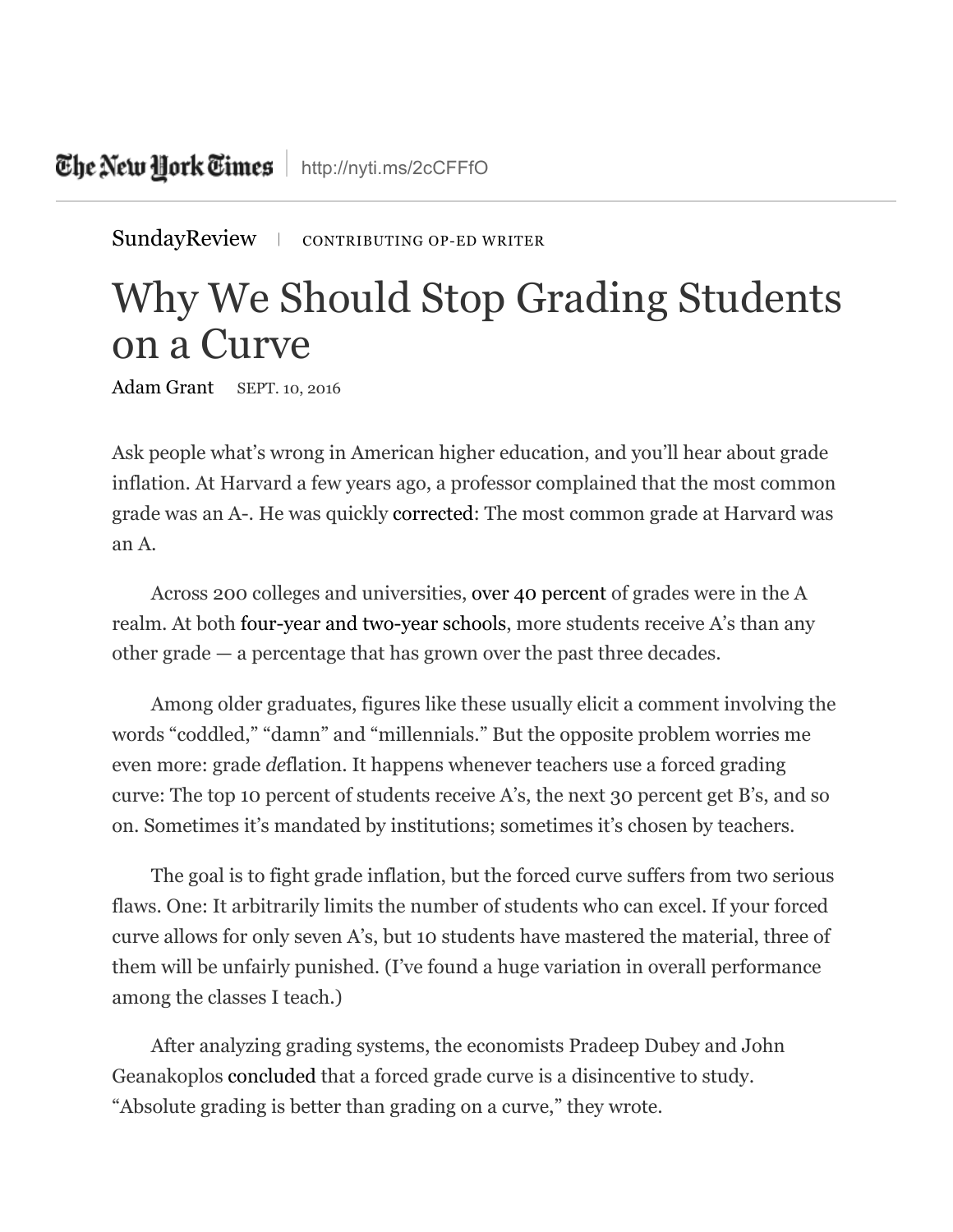The more important argument against grade curves is that they create an atmosphere that's toxic by pitting students against one another. At best, it creates a hypercompetitive culture, and at worst, it sends students the message that the world is a zero-sum game: Your success means my failure.

A few years into my teaching career, I set out to change that attitude among my students. I started experimenting with grading schemes that would encourage community and collaboration — while still maintaining standards and assessing students individually.

In fairness, plenty of people believe in the opposite view — that the world is a zerosum game — and that colleges (especially business schools like the one where I teach) should reflect that reality. I understand their view, but as an organizational psychologist, I've found that they're wrong.

Exhibit A: The time employees spend helping others contributes as much to their performance evaluations and promotion rates as how well they do their jobs. That's the punch line of a [comprehensive](http://psycnet.apa.org/?&fa=main.doiLanding&doi=10.1037/a0013079) analysis of 168 studies of more than 51,000 employees across industries: Leaders reward people who make the team and the organization more successful.

Exhibit B: I spent a [decade](http://www.nytimes.com/2013/03/31/magazine/is-giving-the-secret-to-getting-ahead.html?pagewanted=all) studying the careers of "takers," who aim to come out ahead, and "givers," who enjoy helping others. In the short run, across jobs in engineering, medicine and sales, the takers were more successful. But as months turned into years, the givers [consistently](http://www.adamgrant.net/giveandtake) achieved better results.

Takers believe in a zero-sum world, and they end up [creating](http://amr.aom.org/content/30/1/8.short) one where bosses, colleagues and clients don't trust them. Givers build deeper and broader relationships — people are rooting for them instead of gunning for them.

Like most people in business schools, my students were intent on networking, but they focused their efforts outside their classes and regarded their in-class peers as competition. I decided to change that culture seven years ago, knowing it would be difficult. There's [evidence](http://amj.aom.org/content/49/1/103.short) that once a competitive culture emerges in a group, it's difficult to undo — people fall into a pattern of "cutthroat cooperation."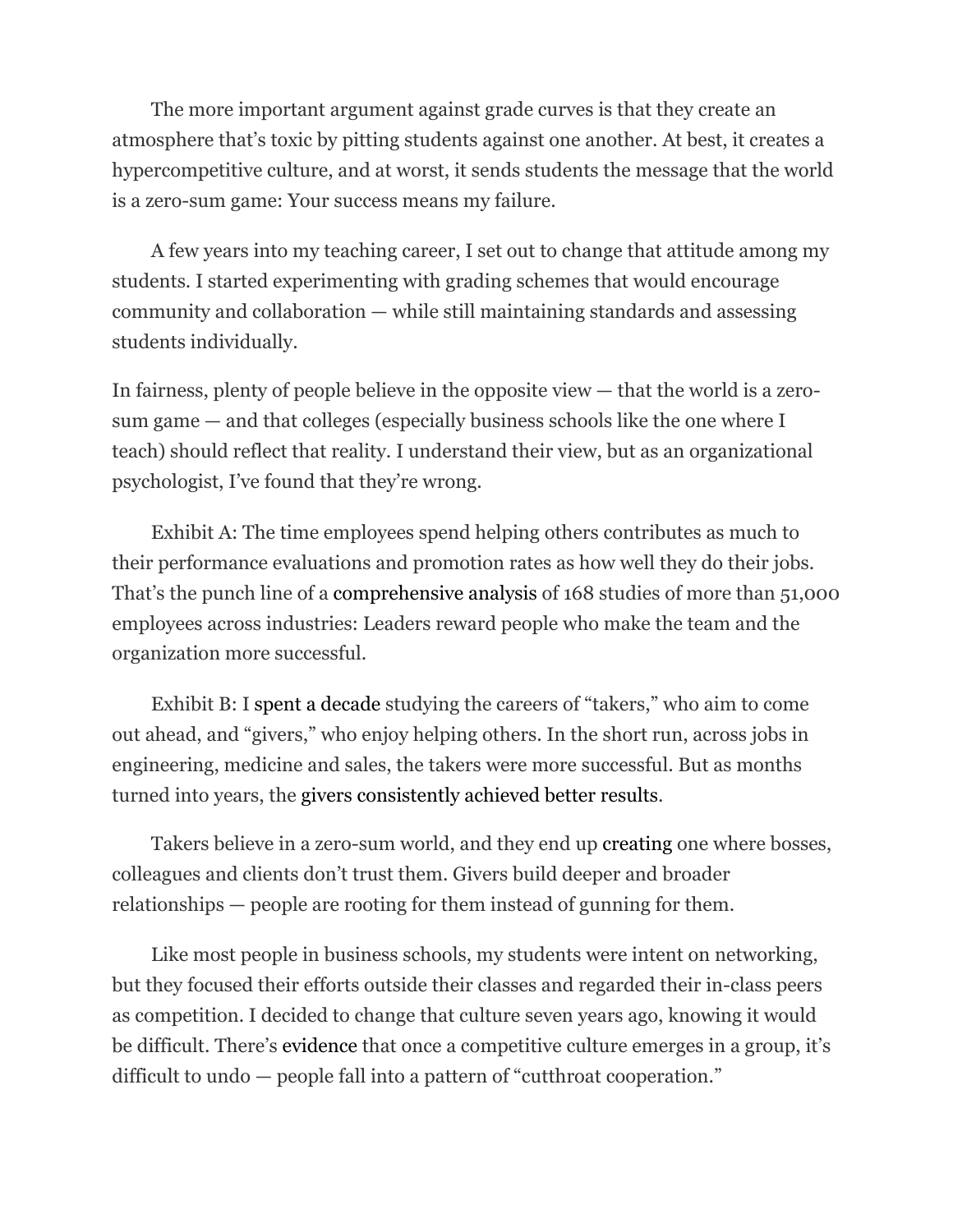I began my experiment by writing unusually difficult exams. That was enough to motivate students to study hard. And I introduced a rule: No student will ever be hurt by another student's grade. After several voiced worries that they would all be hurt, I promised them that I would never curve downward, only upward. If the highest mark was an 83, I would add 17 points to everyone's score. Now one student's excellence didn't hurt another's grade.

But while that removed a level of competition, it didn't address the bigger goal, which was to make preparing for my exam a team effort. How could I get students to help one another?

Four years ago, I found a way. The most difficult section of my final exam was multiple choice. I told the students that they could pick the one question about which they were most unsure, and write down the name of a classmate who might know the answer — the equivalent of a lifeline on the game show "Who Wants to Be a Millionaire?" If the classmate got it right, they would both earn the points.

Essentially, I was trying to build a collaborative culture with a reward system where one person's success benefited someone else. It was a small offering — two points on a 120-point exam — but it made a big difference. More students started studying together in small groups, then the groups started pooling their knowledge.

The results: Their average scores were 2 percent higher than the previous year's, and not because of the bonus points. We've long [known](http://psycnet.apa.org/journals/edu/72/5/593/) that one of the best ways to learn something is to teach it. In fact, evidence suggests that this is one of the reasons that firstborns tend to slightly outperform younger siblings on grades and intelligence tests: Firstborns benefit from educating their younger siblings. The psychologists Robert Zajonc and Patricia Mullally noted in a review of the [evidence](http://psycnet.apa.org/journals/amp/52/7/685/) that "the teacher gains more than the learner in the process of teaching."

I had been trying to teach this lesson through my research on givers and takers, but it was so much more powerful for them to live it.

Creating an atmosphere in which students want to help one another also allowed them to benefit from another of the defining features of personal and professional relationships: [transactive](http://psycnet.apa.org/journals/psp/61/6/923/) memory, which is simply knowing who knows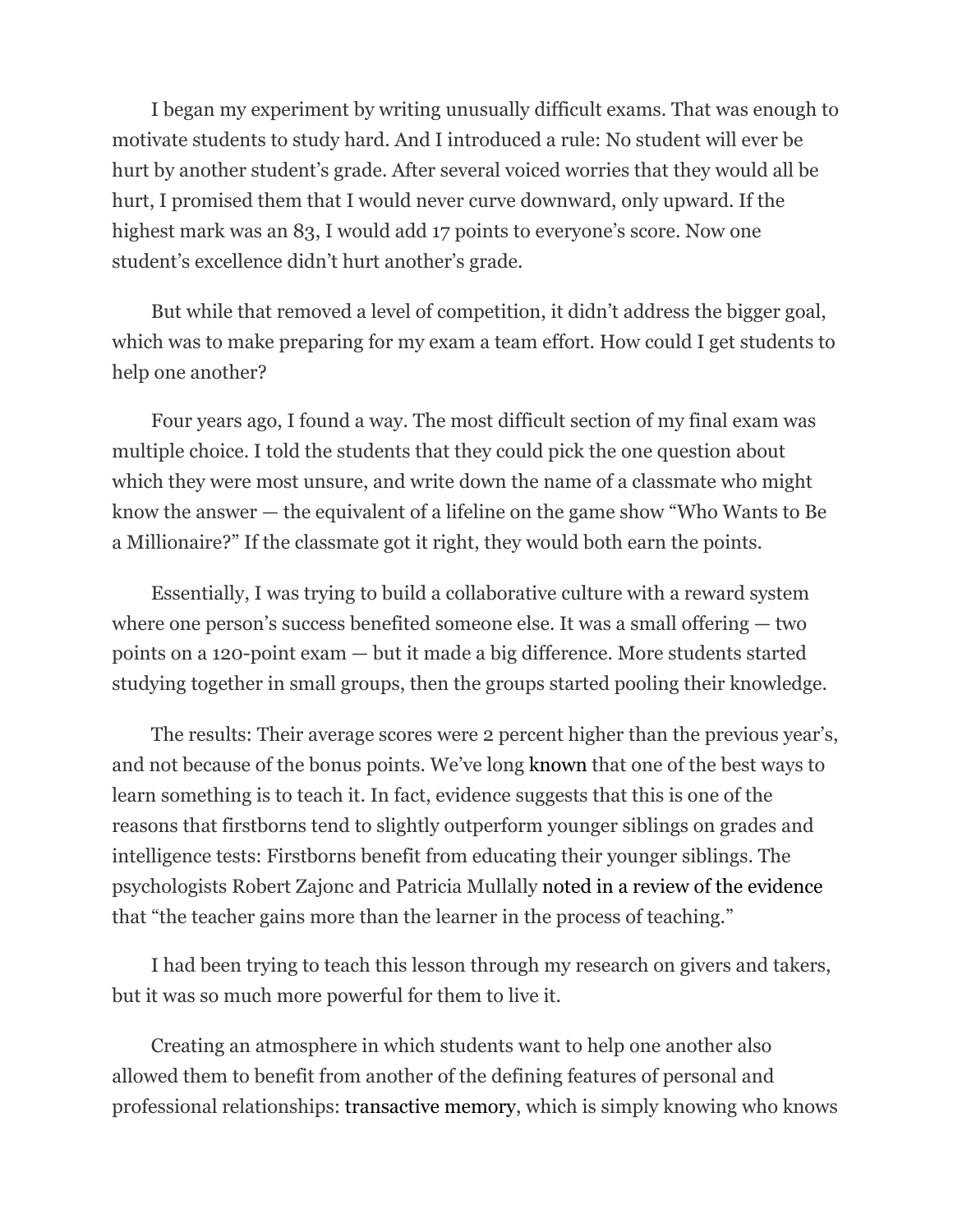best. In a marriage you don't need to know how to fix the air-conditioner if your wife does. In a work team you don't have to know how to perfect PowerPoint slides if your colleague is an expert.

Even in the world of finance, where success is supposed to be about raw brainpower, [research](http://pubsonline.informs.org/doi/abs/10.1287/mnsc.1070.0809) shows that star investment analysts who join new firms see their performance drop for the next two years — unless they take their teams with them. It takes time to learn who knows what. Transactive memory [makes](http://www.tandfonline.com/doi/abs/10.1080/19416520.2011.590300) it easier to ask for help — you know where to turn.

When students take the time to find out who has expertise, they become smarter at learning. And that's ultimately what we're trying to teach, isn't it? The mark of higher education isn't the knowledge you accumulate in your head. It's the skills you gain about how to learn.

By 2014, before the final exam, a student sent an email to the entire class announcing that she and a friend had reserved a room for Saturday afternoon studying, and anyone was welcome to join them. That night, another student suggested that the class could divide up the readings and write summaries. Two minutes later a third student responded: He had already taken the initiative to write a comprehensive study guide, which he shared with the entire class. Many students contributed their own insights, and one even made a practice quiz — a smart idea since it's well [established](https://www.amazon.com/How-We-Learn-Surprising-Happens/dp/0812984293) that testing is a better way to learn than regular studying.

That year, the scores climbed another 2.4 percent. "Your class has changed the way students work together," one student wrote to me. "I've never seen a group of students so willing to help one another succeed."

Her note suggested that there was another powerful reason to abandon grading on a curve. One of the most robust predictors of stress, depression and burnout is a lack of [belongingness](http://psycnet.apa.org/psycinfo/1995-29052-001) and social [support](http://www.sciencedirect.com/science/article/pii/S000187919891661X). And we [know](http://pss.sagepub.com/content/25/4/943.short) that when disadvantaged students are motivated to seek help their grades improve.

## Sign Up for the Opinion Today Newsletter